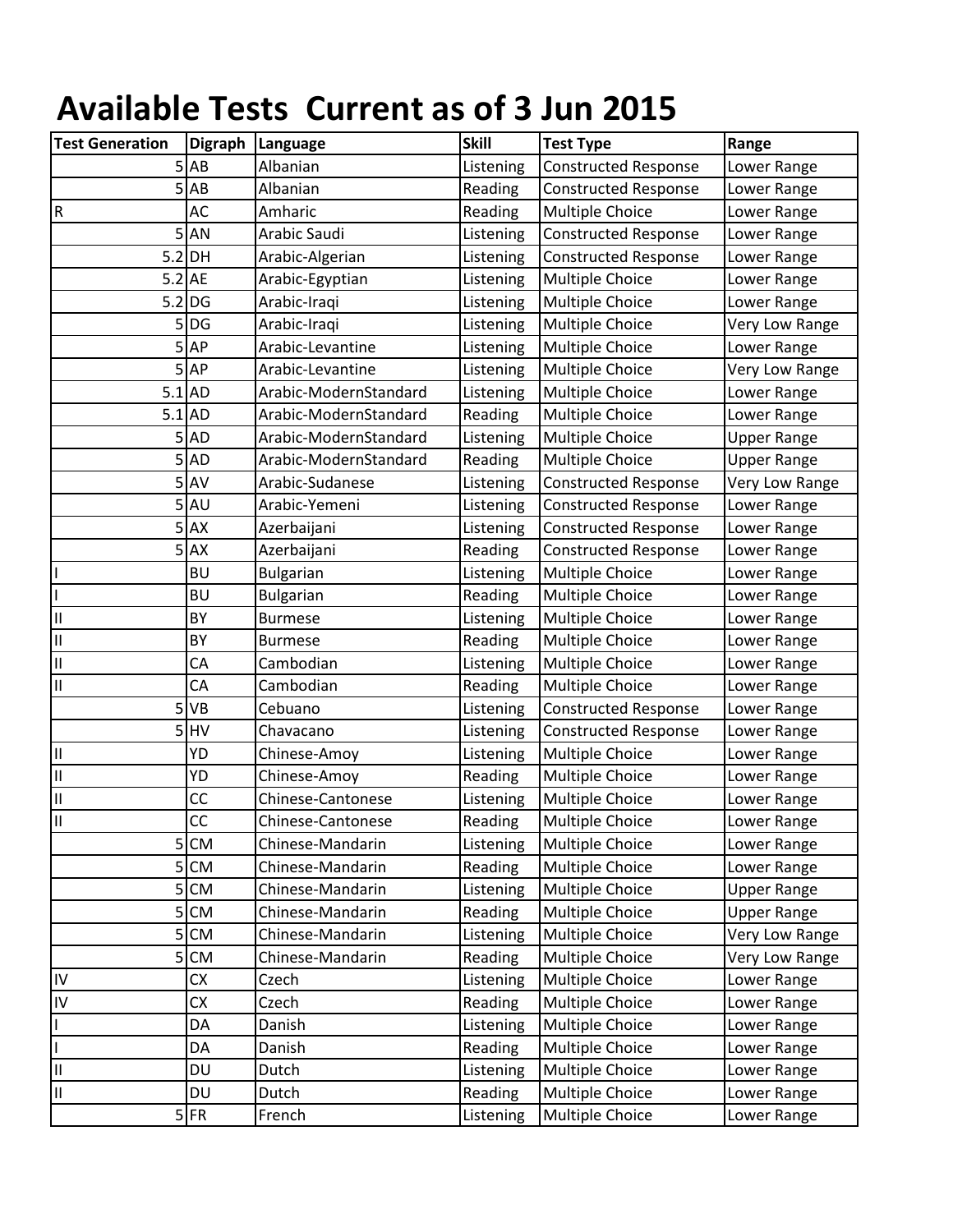|                         | $5$ FR            | French           | Reading   | <b>Multiple Choice</b>      | Lower Range        |
|-------------------------|-------------------|------------------|-----------|-----------------------------|--------------------|
|                         | $5$ FR            | French           | Listening | <b>Multiple Choice</b>      | Very Low Range     |
| 5                       | <b>FR</b>         | French           | Reading   | Multiple Choice             | Very Low Range     |
| IV                      | GM                | German           | Listening | <b>Multiple Choice</b>      | Lower Range        |
| IV                      | GM                | German           | Reading   | Multiple Choice             | Lower Range        |
| 5                       | GR                | Greek            | Listening | <b>Constructed Response</b> | Lower Range        |
| 5                       | <b>GR</b>         | Greek            | Reading   | <b>Constructed Response</b> | Lower Range        |
| 5                       | GR                | Greek            | Listening | <b>Constructed Response</b> | <b>Upper Range</b> |
| 5                       | <b>GR</b>         | Greek            | Reading   | <b>Constructed Response</b> | <b>Upper Range</b> |
| $\mathsf R$             | HS                | Hausa            | Reading   | Multiple Choice             | Lower Range        |
| 5                       | <b>HE</b>         | Hebrew           | Listening | <b>Multiple Choice</b>      | Lower Range        |
| 5                       | <b>HE</b>         | Hebrew           | Reading   | Multiple Choice             | Lower Range        |
|                         | 5HJ               | Hindi            | Listening | <b>Constructed Response</b> | Lower Range        |
|                         | 5HJ               | Hindi            | Reading   | <b>Constructed Response</b> | Lower Range        |
| $\mathsf{II}%$          | HU                | Hungarian        | Listening | Multiple Choice             | Lower Range        |
| $\overline{\mathsf{I}}$ | HU                | Hungarian        | Reading   | Multiple Choice             | Lower Range        |
|                         | JC                | Icelandic        | Listening | Multiple Choice             | Lower Range        |
|                         | JC                | Icelandic        | Reading   | Multiple Choice             | Lower Range        |
|                         | $5.2$ JN          | Indonesian       | Listening | <b>Multiple Choice</b>      | Lower Range        |
|                         | $5.2$ JN          | Indonesian       | Reading   | Multiple Choice             | Lower Range        |
| IV                      | JT                | Italian          | Listening | <b>Multiple Choice</b>      | Lower Range        |
| $\overline{N}$          | JT                | Italian          | Reading   | Multiple Choice             | Lower Range        |
| 5                       | JA                | Japanese         | Listening | Multiple Choice             | Lower Range        |
|                         | $5$ JA            | Japanese         | Reading   | Multiple Choice             | Lower Range        |
|                         | $5$ JA            | Japanese         | Listening | <b>Constructed Response</b> | <b>Upper Range</b> |
|                         | $5$ JA            | Japanese         | Reading   | <b>Constructed Response</b> | <b>Upper Range</b> |
|                         | $5.2$ KP          | Korean           | Listening | Multiple Choice             | Lower Range        |
|                         | $5.2$ KP          | Korean           | Reading   | Multiple Choice             | Lower Range        |
|                         | $5$ KP            | Korean           | Listening | Multiple Choice             | <b>Upper Range</b> |
|                         | $5$ <sub>KP</sub> | Korean           | Reading   | Multiple Choice             | <b>Upper Range</b> |
|                         | $5$ KP            | Korean           | Listening | <b>Multiple Choice</b>      | Very Low Range     |
|                         | $5$ <sub>KP</sub> | Korean           | Reading   | <b>Multiple Choice</b>      | Very Low Range     |
|                         | $5$ XK            | Kurdish-Kurmanji | Listening | <b>Constructed Response</b> | Lower Range        |
|                         | $5$ XK            | Kurdish-Kurmanji | Reading   | <b>Constructed Response</b> | Lower Range        |
|                         | $5$ XS            | Kurdish-Sorani   | Listening | <b>Constructed Response</b> | Lower Range        |
|                         | $5$ XS            | Kurdish-Sorani   | Reading   | <b>Constructed Response</b> | Lower Range        |
|                         | $5$ XS            | Kurdish-Sorani   | Listening | <b>Constructed Response</b> | <b>Upper Range</b> |
|                         | $5$ $X$           | Kurdish-Sorani   | Reading   | <b>Constructed Response</b> | <b>Upper Range</b> |
| $\mathsf{II}%$          | LC                | Lao              | Listening | <b>Multiple Choice</b>      | Lower Range        |
| $=$ $\frac{1}{2}$       | LC                | Lao              | Reading   | Multiple Choice             | Lower Range        |
|                         | LT                | Lithuanian       | Listening | Multiple Choice             | Lower Range        |
|                         | LT                | Lithuanian       | Reading   | Multiple Choice             | Lower Range        |
|                         | $5$ NR            | Norwegian        | Listening | <b>Constructed Response</b> | Lower Range        |
|                         | $5$ NR            | Norwegian        | Reading   | Constructed Response        | Lower Range        |
|                         | $5.2$ PV          | Pashto-Afghan    | Listening | Multiple Choice             | Lower Range        |
|                         | $5.2$ PV          | Pashto-Afghan    | Reading   | Multiple Choice             | Lower Range        |
|                         | $5$ PV            | Pashto-Afghan    | Listening | Multiple Choice             | Very Low Range     |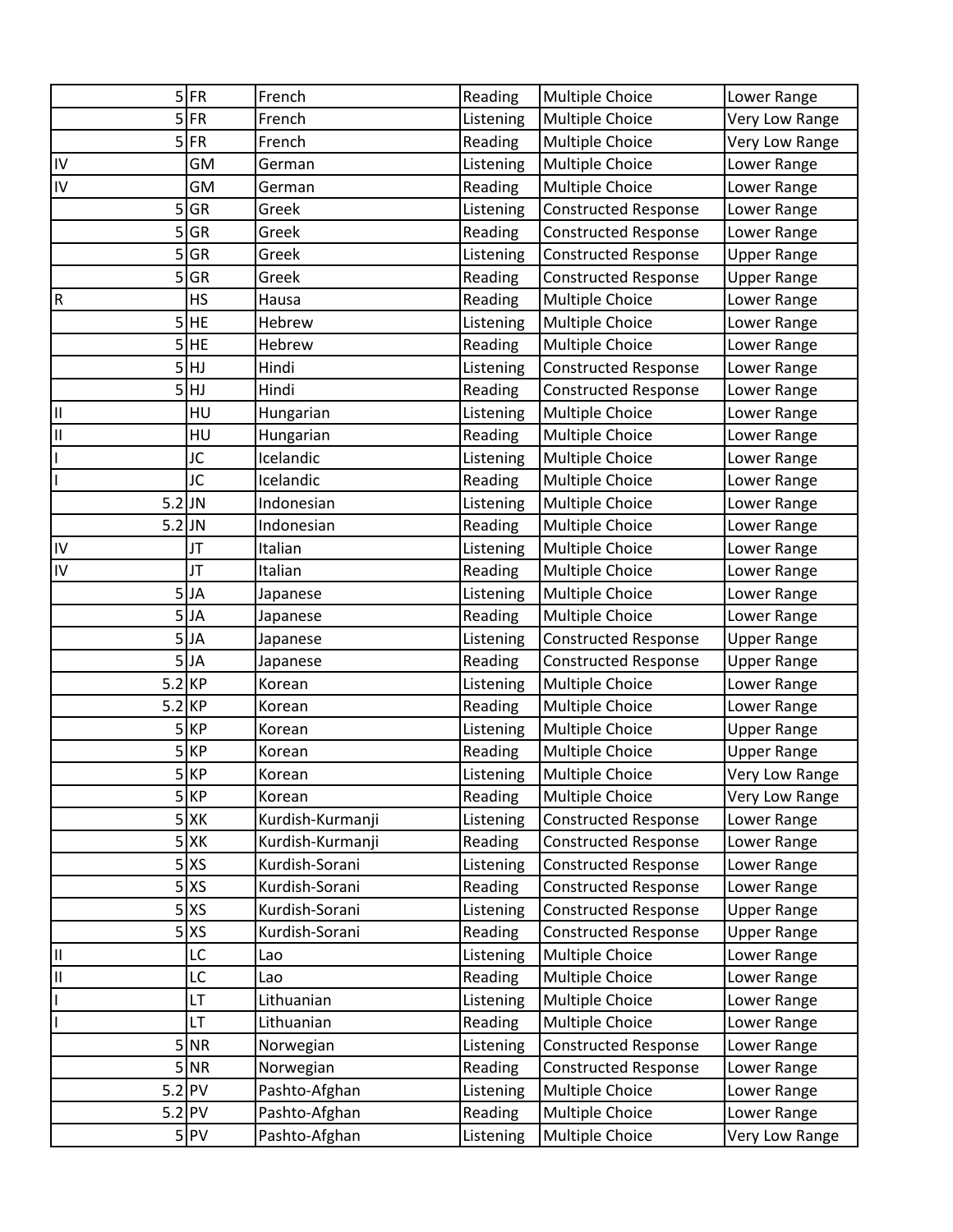|                         | $5$  PV   | Pashto-Afghan         | Reading   | <b>Multiple Choice</b>      | Very Low Range     |
|-------------------------|-----------|-----------------------|-----------|-----------------------------|--------------------|
|                         | 5 PG      | Persian-Afghan (Dari) | Listening | Multiple Choice             | Lower Range        |
| 5                       | PG        | Persian-Afghan (Dari) | Reading   | Multiple Choice             | Lower Range        |
| 5                       | PG        | Persian-Afghan (Dari) | Listening | Multiple Choice             | Very Low Range     |
| 5                       | PG        | Persian-Afghan (Dari) | Reading   | Multiple Choice             | Very Low Range     |
| 5                       | PF        | Persian-Farsi         | Listening | <b>Multiple Choice</b>      | Lower Range        |
|                         | $5$ $PF$  | Persian-Farsi         | Reading   | <b>Multiple Choice</b>      | Lower Range        |
| 5                       | PF        | Persian-Farsi         | Listening | <b>Constructed Response</b> | <b>Upper Range</b> |
| 5                       | PF        | Persian-Farsi         | Reading   | <b>Constructed Response</b> | <b>Upper Range</b> |
| 5                       | PF        | Persian-Farsi         | Listening | Multiple Choice             | Very Low Range     |
| 5                       | PF        | Persian-Farsi         | Reading   | <b>Multiple Choice</b>      | Very Low Range     |
| IV                      | PL        | Polish                | Listening | Multiple Choice             | Lower Range        |
| $\overline{N}$          | PL        | Polish                | Reading   | Multiple Choice             | Lower Range        |
| $\frac{1}{2}$           | PQ        | Portuguese-Brazilian  | Listening | <b>Multiple Choice</b>      | Lower Range        |
|                         | PQ        | Portuguese-Brazilian  | Reading   | Multiple Choice             | Lower Range        |
| $\overline{N}$          | PT        | Portuguese-European   | Listening | <b>Multiple Choice</b>      | Lower Range        |
| IV                      | PT        | Portuguese-European   | Reading   | Multiple Choice             | Lower Range        |
| 5                       | PJ        | Punjabi               | Listening | <b>Constructed Response</b> | Lower Range        |
| 5                       | PJ        | Punjabi               | Reading   | <b>Constructed Response</b> | Lower Range        |
| Ш                       | <b>RQ</b> | Romanian              | Listening | Multiple Choice             | Lower Range        |
| $\mathsf{III}$          | <b>RQ</b> | Romanian              | Reading   | <b>Multiple Choice</b>      | Lower Range        |
| 5                       | <b>RU</b> | Russian               | Listening | Multiple Choice             | Lower Range        |
|                         | $5$ RU    | Russian               | Reading   | Multiple Choice             | Lower Range        |
| 5                       | <b>RU</b> | Russian               | Listening | Multiple Choice             | <b>Upper Range</b> |
| 5                       | <b>RU</b> | Russian               | Reading   | <b>Multiple Choice</b>      | <b>Upper Range</b> |
|                         | $5$ RU    | Russian               | Listening | Multiple Choice             | Very Low Range     |
| 5                       | <b>RU</b> | Russian               | Reading   | Multiple Choice             | Very Low Range     |
|                         | $5$ SC    | Serbian-Croatian      | Listening | <b>Multiple Choice</b>      | Lower Range        |
| 5                       | <b>SC</b> | Serbian-Croatian      | Reading   | Multiple Choice             | Lower Range        |
|                         | <b>SL</b> | Slovenian             | Listening | Multiple Choice             | Lower Range        |
|                         | <b>SL</b> | Slovenian             | Reading   | Multiple Choice             | Lower Range        |
|                         | $5$ SM    | Somali                | Listening | <b>Constructed Response</b> | Lower Range        |
|                         | 5 SM      | Somali                | Reading   | <b>Constructed Response</b> | Lower Range        |
|                         | $5.2$ QB  | Spanish               | Listening | Multiple Choice             | Lower Range        |
|                         | $5.2$ QB  | Spanish               | Reading   | Multiple Choice             | Lower Range        |
|                         | 5 QB      | Spanish               | Listening | Multiple Choice             | <b>Upper Range</b> |
| 5                       | QB        | Spanish               | Reading   | Multiple Choice             | <b>Upper Range</b> |
| 5                       | QB        | Spanish               | Listening | Multiple Choice             | Very Low Range     |
|                         | 5 QB      | Spanish               | Reading   | Multiple Choice             | Very Low Range     |
| $\frac{1}{1}$           | SW        | Swahili               | Listening | Multiple Choice             | Lower Range        |
|                         | SW        | Swahili               | Reading   | Multiple Choice             | Lower Range        |
| $=$ $=$                 | SY        | Swedish               | Listening | Multiple Choice             | Lower Range        |
|                         | SY        | Swedish               | Reading   | Multiple Choice             | Lower Range        |
| $\overline{N}$          | TA        | <b>Tagalog</b>        | Listening | <b>Multiple Choice</b>      | Lower Range        |
| $\overline{\mathsf{N}}$ | TA        | <b>Tagalog</b>        | Reading   | Multiple Choice             | Lower Range        |
| 5                       | MH        | Tausug                | Listening | <b>Constructed Response</b> | Lower Range        |
| $\overline{N}$          | TH        | Thai                  | Listening | Multiple Choice             | Lower Range        |